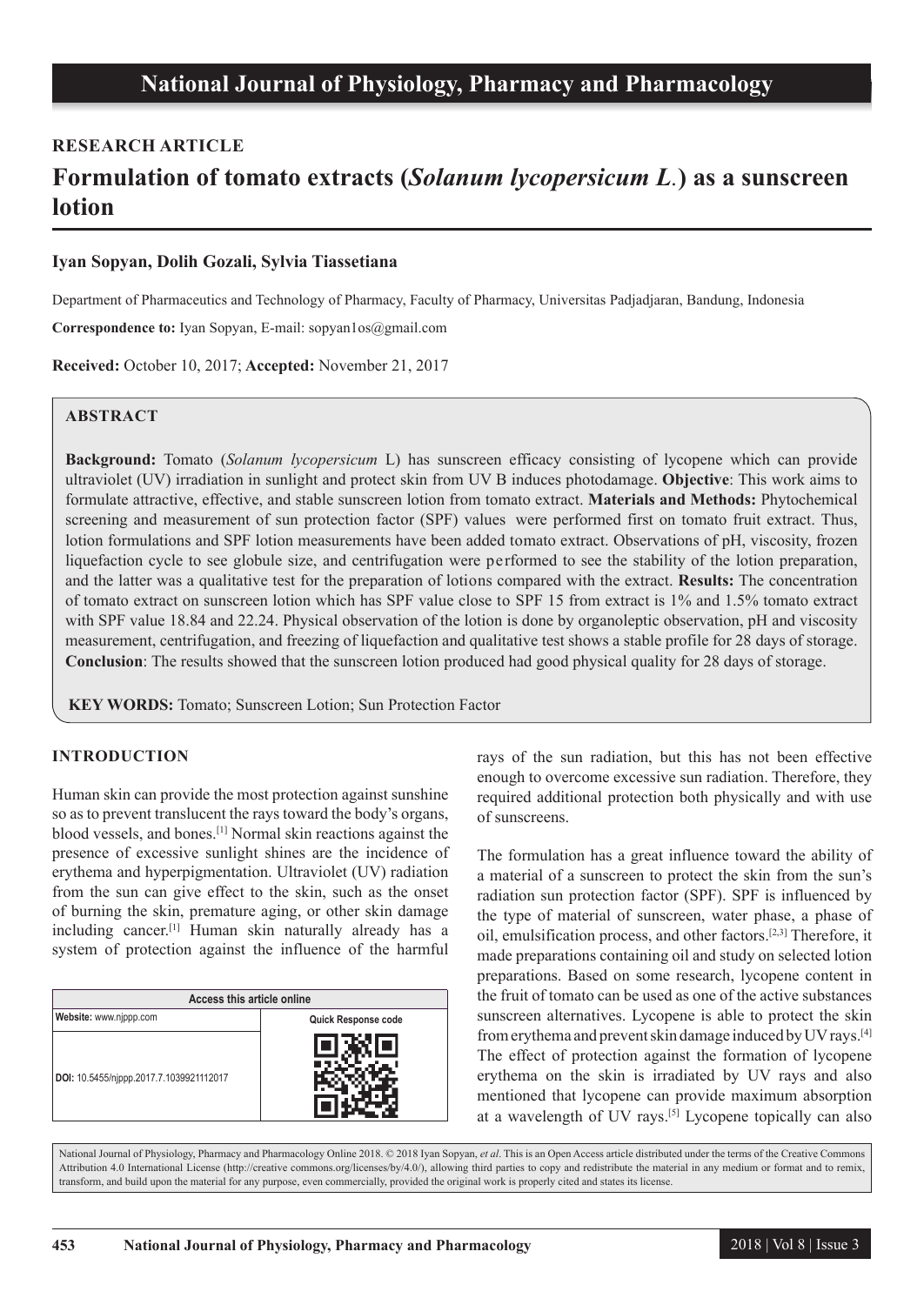provide protection against the acute effects of radiationinduced damage from UVB rays.[6] Tomato (*S. lycopersicum* L.) in Indonesia expected to be used as the source of lycopene as active compounds in sunscreen cosmetics preparations to protect the skin from the sun.

#### **MATERIALS AND METHODS**

#### **Materials**

The materials used in the study are fruit extracts of tomato (*S. lycopersicum* L.) (Lansida Herbal Yogyakarta), Tefose 63 (a mixture of polyethylene glycol (PEG) -6; Ethylene Glycol; PEG-32) (Gattefosse Menjangan-PT Sakti), cetyl alcohol (Bratachem), liquid Paraffin (Quadrant), Methylparaben (PT. Bratachem), propylparaben (Bratachem), and Aquadest.

#### **Tools**

UV spectrophotometer (Specord 200), viscometer (Brookfield DV-II + Pro), centrifugation (Hettich Eba 20), optical microscopy (Zeus), and digital pH meter (Metroohm type 744) were used.

#### **Methods**

#### *Phytochemical screening of tomato fruit extracts*

Screening of phytochemicals is done to find the secondary metabolites contained in extracts will be examined. This phytochemical screening performed on extracts of the fruit of tomato (*S. lycopersicum* L.). Screening of tomato fruit extracts includes the phytochemical examination of the polyphenol compounds, alkaloids, flavonoids, sesquiterpene and monoterpenoid, steroid and triterpenoid, tannins, saponins, and quinones.

#### **Determination of Fruit Extracts SPF Tomato (***S. lycopersicum* **L.)**

The determination of the value of the extracts SPF is done using UV-vis spectrophotometer method Petro.<sup>[7]</sup> Fruit extracts of tomato taken as much as 0.4 g, 0.5 g, and 0.6 g, then diluted in a mixture of ethanol 96% Aquadest (3:1) up to 100 ml. The absorbance measured at a wavelength of 280–320 nm each multiple of 5 nm to measure the value of SPF. Afterward, area under curve (AUC) calculated every 5 nm wavelength absorption of n and absorption at a wavelength of (n-1) shared 2 multiplied by 5 (wide trapezoid). The calculated value of the log of SPF by way of dividing the total number of area under the curve is within the largest and smallest wave length. The next value is converted into the SPF logs. The SPF calculation is performed in the following way:  $A = log^{10}SPF$ .<sup>[8]</sup>

#### **Determination of Lotion Bases**

Made six lotion base formula and selected the best lotion base. Design of lotion base formula is shown in Table 1.

#### **Preparations of Sunscreen Lotion with the Addition of Tomato Fruit Extract**

Prepared of two formula lotion sunscreens with added concentration variations of tomato fruit extracts into the formula based on best lotion bases of lotion according to Table 1.

#### **The Measurement Value of SPF Lotion Preparations Containing Extracts of Tomato Fruit**

Lotion preparations containing tomato fruit extracts SPF value is measured using the method of spectrophotometer UV-Vis at wavelength range of 290–320 nm. The next AUC calculated every 5 nm wavelength absorption of n and the absorption wavelength of (n−1) shared 2 multiplied by 5 (wide trapezoid). The calculated value of log of SPF by way of dividing the total number of area under the curve is within the largest and smallest wavelength. The next value is converted into the SPF logs.[9]

#### **Physical Observation Preparations Lotion Sunscreen from Tomato Fruit Extract**

Physical observation preparations made against base lotion and lotion sunscreen containing extract of the fruit of tomato by observing the changes of color, smell, and shape in organoleptic, pH, viscosity, as well as the method of freezethaw cycles to see the size of globule, and centrifugation to see separation of emulsion phase which is useful in predicting the time save preparations.

#### **Evaluation of the Material of the Thin-Layer Chromatography (TLC) Using Qualitative**

TLC of tomato fruit extracts and preparations lotion conducted to know the spot similarities at chromatogram as a marker that the extract is still contained in the preparations. TLC is done using: Stationary phase: Silica gel GF254, motion: Butanol phase: Acetic acid:water 4:1: 5, and detection:UV light 254 nm and 366 nm UV light.

## **Statistically Data Analysis**

Data analysis was performed to see the influence of pH, viscosity, and freeze-thaw cycle toward a formula that is generated by the method of Random Complete Blocks Design Statistics (DBLA).

| <b>Table 1:</b> Result of test parameter of tomato fruit extract |
|------------------------------------------------------------------|
| Parameter $(\% )$                                                |
| Moisture content (9.35)                                          |
| The levels of water-soluble extract of $(21.86)$                 |
| Ethanol soluble pollen levels (7.12)                             |
| The gray levels total (7.84)                                     |
| Levels of acid insoluble ash $(0.81)$                            |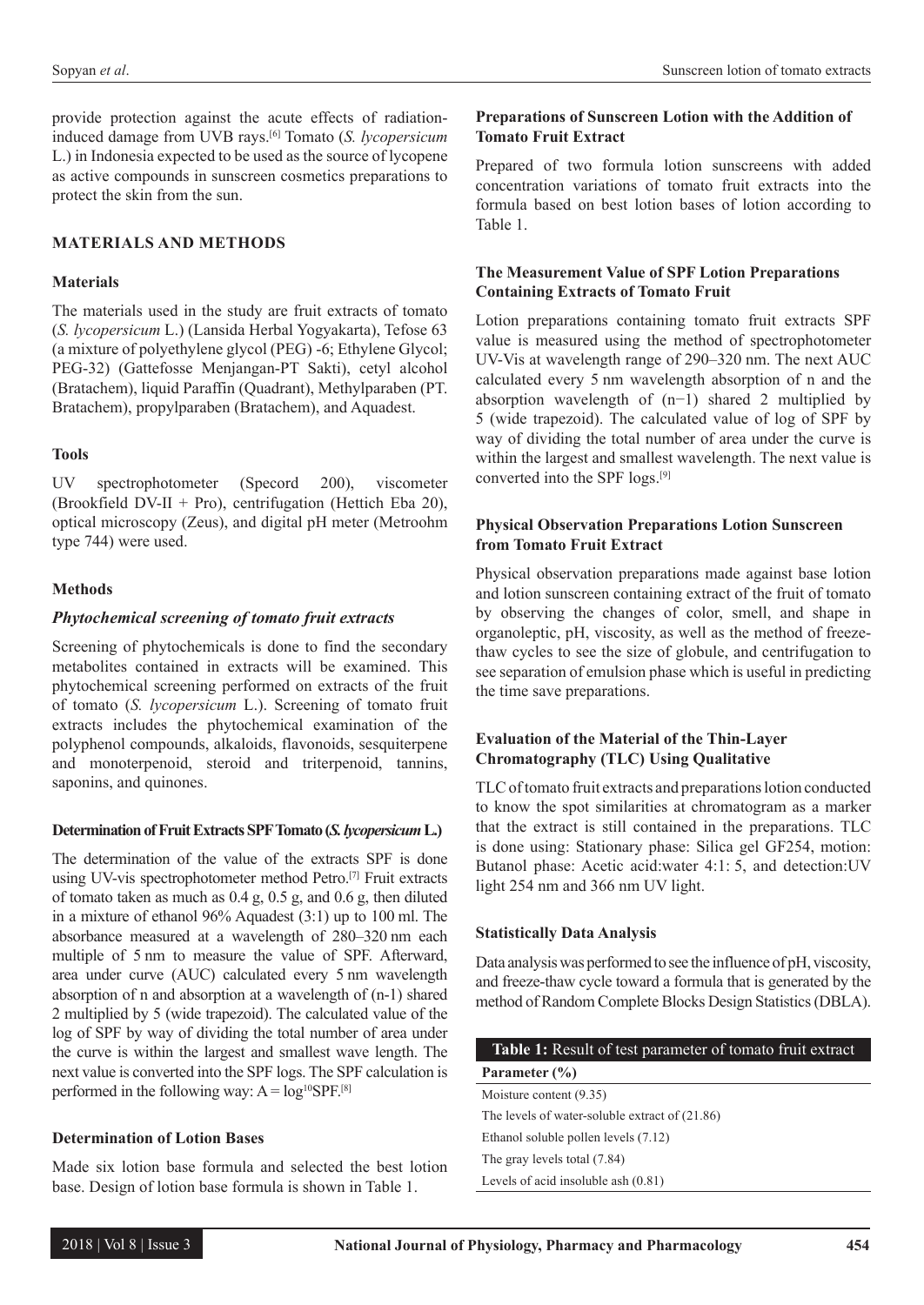## **RESULTS**

#### **The Results of the Determination of Tomato Fruits Used Indicates**

Test result parameter of fruit extracts including moisture content, water-soluble, material ethanol soluble, total ash, and acid insoluble ash can be seen in Table 1.

#### **The Results of Screening of Phytochemicals Extract Tomatoes (***S. lycopersicum L***.)**

Base on result of phytochemical screening of tomato extract it showed that contained the lycopene. It contains a lycopene as a derivate of terpenoid compound.

## **Results of Lotion Base Screening**

A third of the base formula lotion made, the trio has a white color and does not smell. In 7-day retention time, there is no discoloration and odor than the base, the formula can be seen in Table 2.

#### **Results of Determination of Fruit Extracts SPF Tomato**

The result of the determination of SPF value with concentration 0.4%, 0.5% and 0.6% are presented in Table 3. It exhibited that SPF values of the extract in various concentration has ability to withstand UV rays radiation. Table 3 obtained from extracts SPF value summarizes the ability to extract to withstand UV rays.

#### **Results of Formulation Dosage Lotion Sunscreen with the Addition of Tomato Extract**

Based on the results of the determination of tomato fruit extracts SPF from Table 3, obtained concentrations of tomato fruit extracts that have SPF 15 are approaching the concentration of tomato fruit extract 0.5%.

## **The Results of the Measurement of the Value of SPF Lotion Preparations Containing Extracts of The Fruit of Tomato**

This test aims to find out the effectiveness of the sunscreen lotion extract of tomato by calculating the SPF value lotion [Table 4]. The value of SPF lotion preparations containing extracts of the fruit of tomato can be seen in Table 5.

## **Physical Observation Preparations Lotion Sunscreen from Tomato Fruit Extract**

Physical observation was presented in Table 6.

#### **Observations of the pH Value**

The results of the measurement of pH lotion preparations contain the extracts of tomato fruits during the 28 days of

storage [Figure 1]. It can be known that formula is pH lotion base tends to be normal and lotion formula containing tomato extract has the pH tends to sour.

#### **Results of Viscosity Measurement**

The results of viscosity measurements were shown in Figure 2. It can be aware that the third formula lotion viscosity changes storage for 28 days but tends to be stable. This viscosity changes along with changes in consistency.

| <b>Table 2:</b> Formulation of lotion bases |                |                |       |
|---------------------------------------------|----------------|----------------|-------|
| <b>Materials</b>                            | <b>Formula</b> |                |       |
|                                             | F1(%)          | F2(%)          | F3(%) |
| Tefose 63<br>(PEG-6, etilen glikol, PEG-32) | 3              | 3              | 3     |
| Parafin cair                                | 18             | 18             | 18    |
| Setil alkohol                               | 1              | $\mathfrak{D}$ | 3     |
| Metil paraben                               | 0.05           | 0.0            | 0.05  |
| Propil paraben                              | 0.05           | 0.05           | 0.05  |
| Aquadest ad                                 | 100            | 100            | 100   |

PEG: Polyethylene glycol

| <b>Table 3:</b> Result of SPF determination of tomato fruit |            |  |
|-------------------------------------------------------------|------------|--|
| extract                                                     |            |  |
| Concentration of extract $(\% )$                            | <b>SPF</b> |  |
| 04                                                          | 10.04      |  |
| 0 <sub>5</sub>                                              | 17 74      |  |
| 0.6                                                         | 33 13      |  |
|                                                             |            |  |

SPF: Sun protection factor

## **Table 4:** Formulation of sunscreen lotion with adding a tomato fruit extract

| <b>Materials</b>                                | Formula        |       |
|-------------------------------------------------|----------------|-------|
|                                                 | F1(%)          | F2(%) |
| Tefose 63<br>(PEG-6, Etilen glikol, and PEG-32) | 3              | 3     |
| Parafin liquid                                  | 18             | 18    |
| Cetiyl alkohol                                  | $\overline{2}$ | 3     |
| Metil paraben                                   | 0.05           | 0.05  |
| Propil paraben                                  | 0.05           | 0.05  |
| Tomato extract                                  | 1              | 1.5   |
| Aquadest ad                                     | 100            | 100   |

PEG: Polyethylene glycol

| <b>Table 5:</b> Test results SPF lotion with tomato extract |            |  |
|-------------------------------------------------------------|------------|--|
| <b>Formulation</b>                                          | <b>SPF</b> |  |
| - F1                                                        | 18.84      |  |
| F2                                                          | 22.24      |  |
| .                                                           |            |  |

F1: Lotion with tomato extract 1%, F2: Lotion with tomato extract 1.5%, SPF: Sun protection factor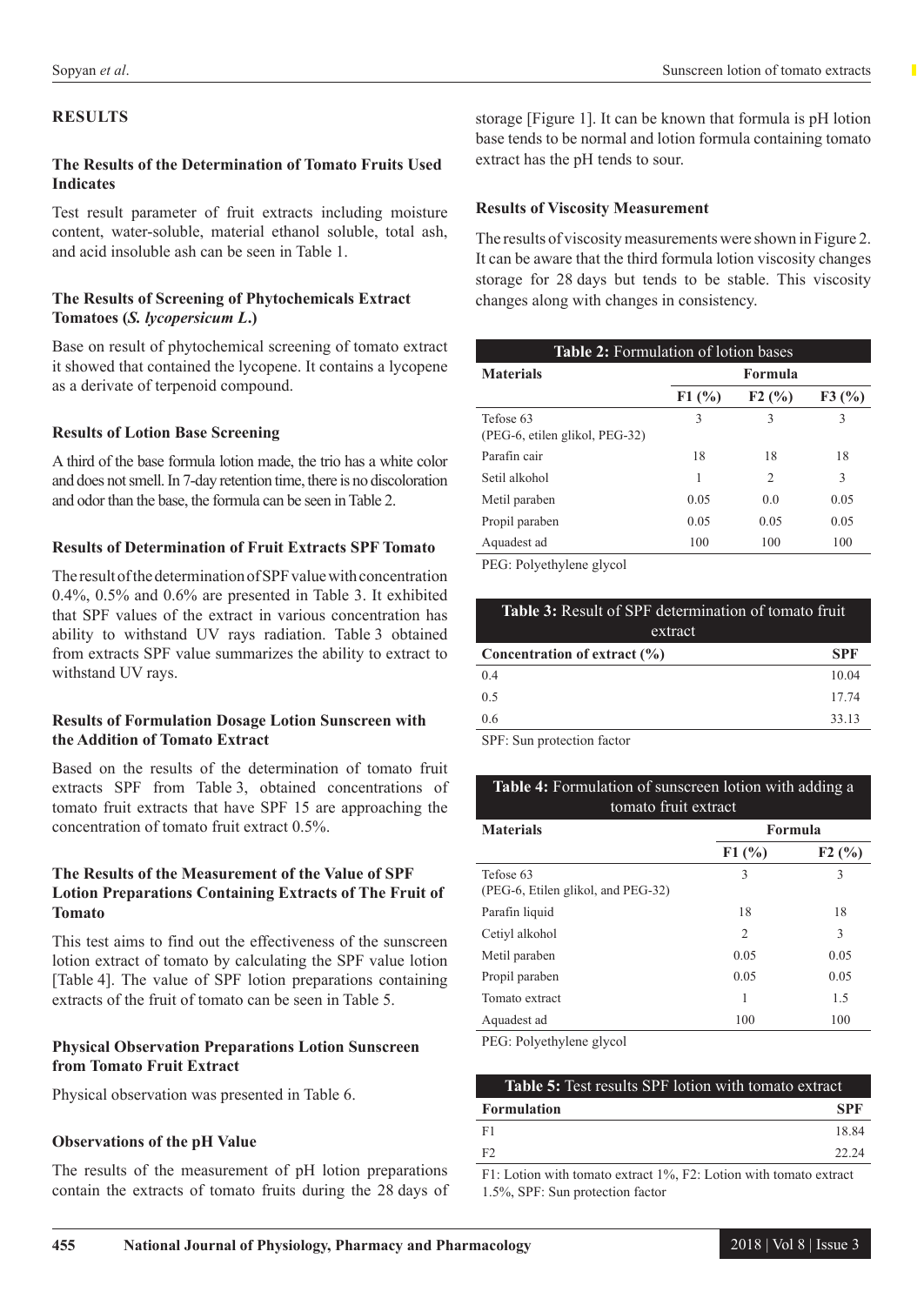# **Results of Freeze-thaw Cycle Test**

The results of the testing phase with lotion separation method of freeze-thaw cycles are described with globule lotion size checks on each of the six cycles of freeze thaw, as compared to the size of globule lotion stored at room temperature [Figure 3].

# **Result of Centrifugation Test**

The results of the testing phase with lotion separation method of centrifugation are carried out with lotion state examination after centrifuged with speed, 3000, 2500, and 3750 rpm. Inspection results were summarized in Table 7.

# **Result of Qualitative Analysis of Lotion**

The results of the evaluation of qualitative material using TLC were shown in Figure 4. The observation is done with TLC of tomato fruit extracts and preparations containing tomato extract lotion to notice any changes before and after done formulations.[10]

# **DISCUSSION**

Tomatoes contain extracts of polyphenolic, flavonoids, monoterpenoid and sesquiterpene, and saponins. It contains a lycopene as a derivate of terpenoid compound. Base on structure of lycopene, its showed as potent compound as strong antioxidant.

The formula chosen is the second formula due to a thick consistency easy flow. Formulas 1 and 3 are not selected because formula 1 shows the lotion is too dilute, and formula 3 is too thick so it is difficult to apply, the data can be seen in [Table 2].

A good SPF value for a preparation is above 15, because it is the minimum SPF 15 sunscreen effectively which

| <b>Table 6:</b> Formulation of sunscreen lotion tomato extract |             |              |              |
|----------------------------------------------------------------|-------------|--------------|--------------|
| <b>Formulation lotion</b>                                      | Consistency | <b>Color</b> | <b>Smell</b> |
| - F 1                                                          | $K^+$       | K r          | Bk.          |
| F2                                                             |             | $Kr^+$       | Rk           |

F1: Lotion sunscreen with the addition of tomato fruit extract 1%, F2: Lotion sunscreen with the addition of tomato fruit extract 1.5%, K: Lumpy easy flow (+ describing viscosity), KR: Beige (color density levels describe +), BK: Peculiar smell

| <b>Table 7:</b> Result of centrifugation test |    |    |    |
|-----------------------------------------------|----|----|----|
| <b>RPM</b>                                    | F0 | F1 | F2 |
| 2500                                          |    |    |    |
| 3000                                          |    |    |    |
| 3750                                          |    |    |    |

F0: Lotion formula without the tomato fruit extracts, F1: Lotion sunscreen with the addition of tomato fruit extract 1%, F2: Lotion sunscreen with the addition of tomato fruit extract 1.5%, (−): Not separate into 2 phases, (+): Split into 2 phases, RPM: Rotary perminute



**Figure 1:** Result of pH observation of lotion during 28 days



**Figure 2:** Viscosity of lotion during 28 days



**Figure 3:** Result of size measurement globule lotion during 6 cycle freeze thaws

can hold as much as 95% of UVB ray's radiation from reaching the skin.[11] By the reason of such preparations, lotion sunscreen made and optimized with a value of above SPF 15, i.e., containing extract of the fruit of the tomato with a concentration of 0.5%.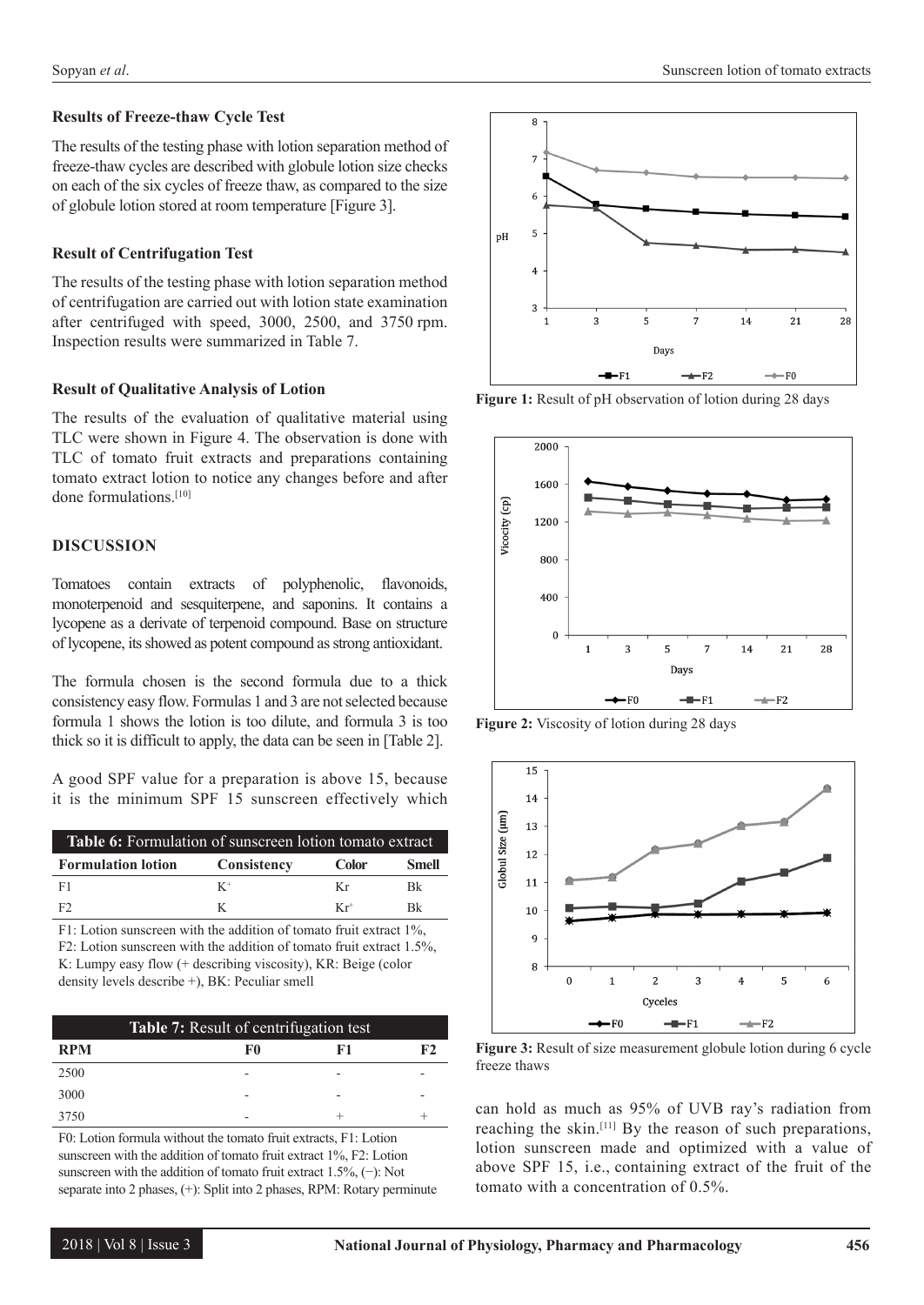

**Figure 4:** Chromatogram of extract and lotion. (a) Detection at visible, (b) detection at UV 254nm, (c) detection at UV 366nm, a - extract tomato, b - lotion with 1% extract tomato (F1), c - lotion with 1.5% extract tomato (F2)

Based on data, Table 4 created two formulations of lotion sunscreens with the addition of tomato fruit extracts as much as 2 and 3 times, i.e., 1%; and 1.5. When viewed from the observations in Table 6, the addition of tomato fruit extracts changes color and lotion becomes creamy young and changing viscosity. The more extract the tomatoes added the more dilute lotion.

Based on Table 5, note that required more concentration of extract in preparations lotion SPF values to achieve relatively the same as SPF of extract so that it can be said to occur the decrease in value of SPF. It can be caused by the presence of the influence of formulation against the effectiveness of preparations in the absorption of UV light. In addition, treatment of samples in the set up for the measurement of SPF can also be influential in the decline of SPF. SPF decline is not significant and still exists within the range of values that are still accepted. Table 5 also shows that F1 has a value closest SPF 15 because F1 and F2 have a value  $>15$ .<sup>[12]</sup>

The pH of the third formula lotion decline, however, tends to be stable. Changes that occur at pH during storage can be caused by external and internal factors. External factors include temperature and humidity, while internal factors are the characteristics of an extract of his relative pH which is acidic, but pH lotion sunscreen preparations being made still fall into the range of pH for preparations, namely lotion ranged between 4 and 7.5.[12] It is known that there is a difference in pH due to the influence of the treatment. Lotion stated with different concentration extract experienced significant pH change. Further test results from the Newman-Keuls noted that noticeable changes in the pH are between F2, F1, F0, F2, and F1 with F0.

Changes allegedly caused by some influential factors, such as changes in room temperature. Increased storage temperature can interfere with the binding of water phase and oil phase and also increases the motion of the dispersed phase of globule. Besides other factors influencing viscosity change, lotion is pH. The drop in pH at lotion causing a decrease in viscosity well. The increased

addition of extract will lower the viscosity. The viscosity of lotion must be in the range of 500cp–5000 cp.[13] The results of the calculation of statistically. It is known that there is a difference in viscosity due to the influence of the concentration of the extract.

Lotion storage at two different temperatures or freeze-thaw cycles to see temperature influence against segregation lotion. Freeze-thaw cycle is a cycle of freeze-melt where a material is stored at a temperature between the two cycles, namely,  $4^{\circ}$ C and  $40^{\circ}$ C.<sup>[13,14]</sup> It can be noted an increase in the size of the dispersed phase globule after experiencing cycles of freeze-thaw compared to room temperature. This can occur due to the influence of the addition of extracts affecting stability, and existence of lotion increases and decreases storage temperatures which caused ties between the particles tend to form size and stretchable globule. However, the size of globule lotion still meet size globule, i.e. the size of globule for emulsion is  $1-100 \mu m$ .<sup>[15]</sup> From the results of a calculation in the analysis, the conclusion is that there is a difference between globule size F2, F1, and F0, with  $\alpha = 95\%$ and 99%. This means that there is a difference in the size of globule lotion real due to the influence of the concentration of the extract between F0, F2, F2 by F1, F0, and F1.

The use of the method of centrifugation in looking at the separation phase emulsion is very useful for predicting the time save of a material.<sup>[16]</sup> If an emulsion persists centrifuged at 3,750 rpm in 5 hours will show resistance to the effects of gravity for approximately 1 year. On conversion, then obtained that centrifugation speed with 2500 rpm for 5 h is equivalent to the effect of gravity is approximately 8 months, while for the speed 3000 rpm, is equivalent to the effect of gravity is approximately 10 months. Table 7 can be seen that the third formula lotion is not experiencing the separation with the method of centrifugation at 2500 and 3000 rpm speed, but separate into 2 phases at 3750 rpm. This indicates that the preparations have a physical quality that is stable but not quite stable when stored for 1 year.<sup>[17]</sup>

A TLC results from tomato fruit extracts and lotion containing extract tomato fruit were observed using UV 254 nm 366 nm, UV, and the results showed a pattern of spots and the same Rf value on all three. This shows the lack of change in the compound after and before the formulated extract.

## **CONCLUSION**

Results of research conducted can be concluded that the extract of the fruit of tomato (*S. lycopersicum* L.) has effectiveness as sunscreen on the concentration of 0.5% which has SPF 17.74. Extracts can be formulated with either on formula 1 or formula 2 with lotion sunscreen compositions containing emulsifying agent (mixture of PEG-6, ethylene glycol, and PEG-32), paraffin liquid, cetyl alcohol, distilled water, as well as methylparaben preservatives as where two